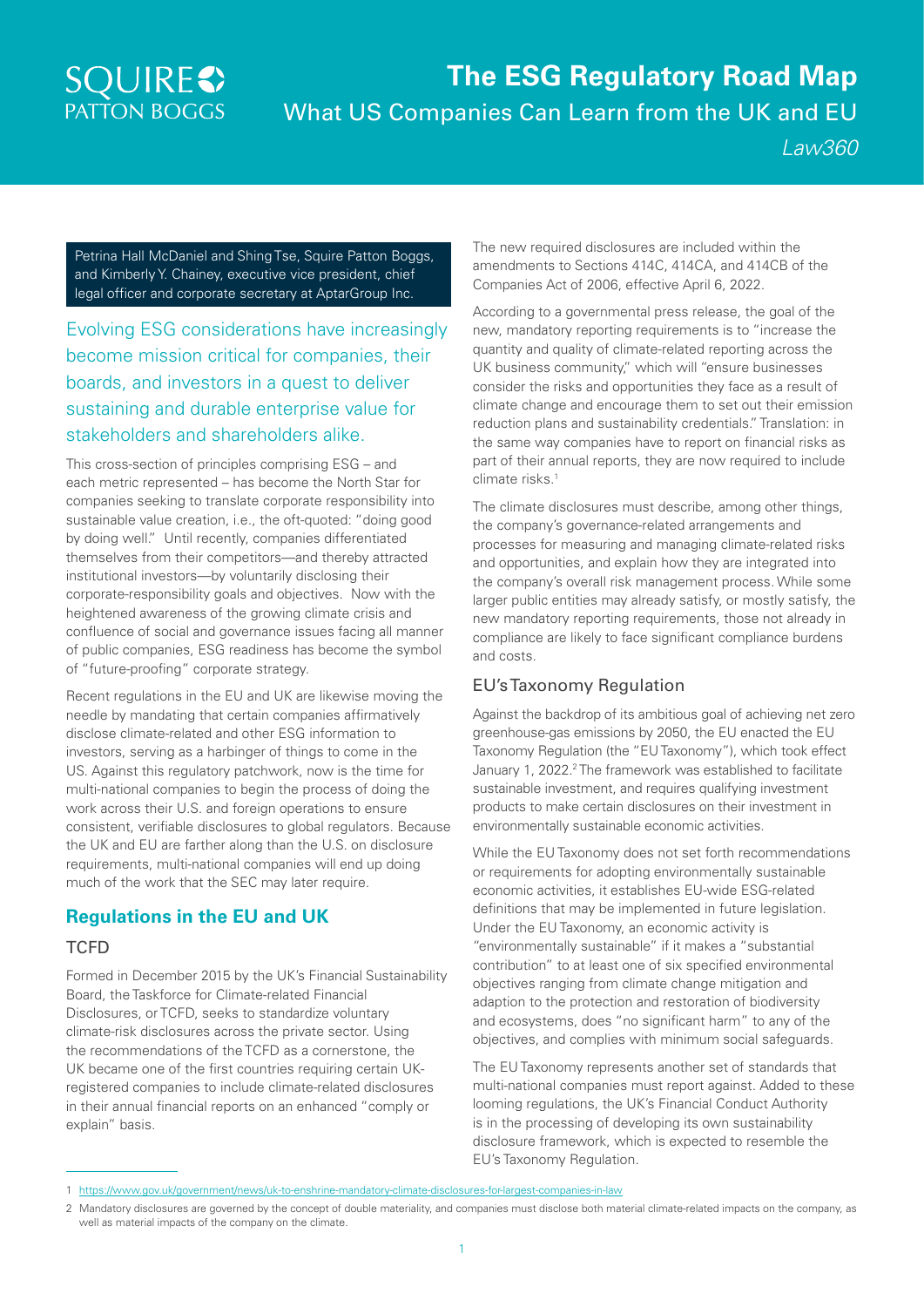#### Proposed Amendments to Modern Slavery Act

The UK is likewise seeking to address socially unacceptable practices through legislation. In 2015, the UK enacted the Modern Slavery Act, which among other requirements, obligated UK companies with annual revenues exceeding £36 million to disclose a "slavery and human trafficking statement," describing the steps taken to ensure slavery and human trafficking are absent from the business and supply chain. However, an independent review revealed that many companies were treating their obligations as a mere "tick-box exercise" and approximately 40% of companies were not in compliance at all.<sup>3</sup>

As a result, the Modern Slavery (Amendment) Bill, was introduced to the House of Lords on June 15, 2021. Among other things, a new section was added to address the lack of clarity and guidance on disclosure and transparency by requiring organizations to publish and verify information about the country of origin of sourcing inputs in its supply chain, arrange for credible external audits, and report on the use of employment agents acting on behalf of an overseas government.<sup>4</sup> Additionally, the amendment seeks to add criminal liability for intentionally or recklessly false or incomplete disclosures as to material matters.<sup>5</sup>The bill remains pending.

## **Emerging Regulations and Legislation in the U.S.**

#### Climate Change Regulations

Similar to the regulations enacted in the EU and UK, anticipated U.S. legislation aims to provide greater transparency on companies' ESG efforts. On March 22, 2022, the SEC proposed new, broad-sweeping rules (the "Proposed Rule") that would impose reporting requirements on companies analogous to those in the UK, marking the first-ever standardized reporting requirements for climaterelated information in the U.S. Under the Proposed Rule, the SEC seeks to require public companies to include certain climate-related information in their registration statements and periodic reports, "including information about climaterelated risks that are reasonably likely to have a material impact on their business, results of operations, or financial condition, and certain climate-related financial statement metrics in a note to their audited financial statements."<sup>6</sup>The Proposed Rule would also require companies to report their Scope 3 greenhouse gas emissions (i.e., emissions that result of activities from assets not owned or controlled by the organization, but that indirectly impact its value chain) and provide details on their climate-related targets or goals and any transition plans.

While the SEC's proposal is likely to receive plentiful public comments and may face legal challenges, it will nevertheless influence investor expectations in the interim. For example, the Proposed Rule is largely based on the similar enactments by the TCFD in the UK, both of which seek to provide investors and the public with transparency concerning companies' climate-change initiatives and goals. Similar to the disclosures required by the TCFD in the UK, the Proposed Rule requires participating companies to implement robust procedures and practices to manage the extensive amounts of data that underlie the new information that must be disclosed. The Proposed Rule would apply only to public companies, but private companies may feel the impact of Scope 3 emissions disclosures, as many privatelyheld companies act as vendors within the "value chain" of public companies subject to the Rule, and therefore, may face pressure to disclose their emissions in order to enable reporting of Scope 3 emissions by public companies subject to the Proposed Rule.

#### Social Regulations

ESG-related measures in the U.S. are not limited to the environment. Consistent with regulations and legislation abroad, regulators at both the federal and state levels have focused on key social issues, such as eliminating the importation and consumption of goods produced inhumanely. In keeping with these nationwide measures, President Biden signed the Uyghur Forced Labor Prevention Act ("UFLPA") in December 2021, which creates a rebuttable presumption that all goods manufactured, even in part, in China's Xinjiang Uyghur Autonomous Region ("XUAR") are the product of forced labor, and therefore barred from importation into the U.S. The rebuttable presumption against the importation of goods produced in the XUAR is set to take effect 180 days after the UFLPA's enactment on June 21, 2022.

At the state level, New York lawmakers recently proposed on October 20, 2021 the New York Fashion Sustainability and Social Accountability Act ("Fashion Act"), which would impose regulations on companies within the fashion industry with at least \$100 million in annual revenue that operate in New York, which would cover the majority of the world's largest fashion brands. Among other requirements, the Fashion Act would require companies to list and track at least 50% of their supply chain from start to finish and publish annual "social and environmental sustainability" reports. The Act remains pending.

5 *Id.*

<sup>3</sup> https://assets.publishing.service.gov.uk/government/uploads/system/uploads/attachment\_data/file/803406/Independent\_review\_of\_the\_Modern\_Slavery\_Act\_final\_report.pdf

<sup>4</sup> https://bills.parliament.uk/publications/41860/documents/531

<sup>6</sup> https://www.sec.gov/news/press-release/2022-46